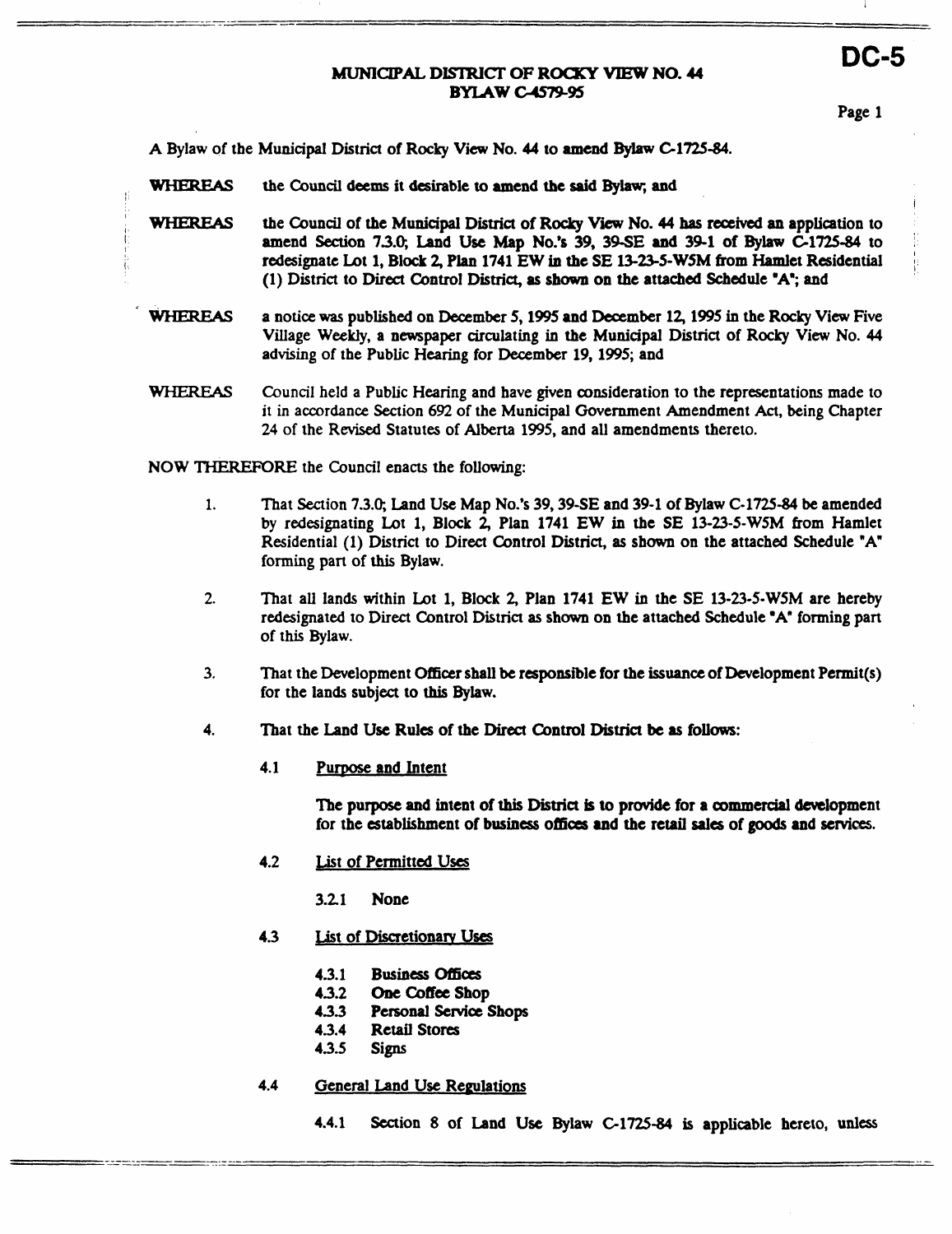## **MUNICIPAL DISTRICT OF ROCKY VIEW NO. 44 BYLAW C-4579-95**

Page **2** 

I **I** 

otherwise stated in **this** bylaw.

- **4.4.2** ?be Development Officer **shall** consider **and** decide **on** applications for Development Permits for **those uses which are listed as** "Permitted **Uses" and** Piscretionary **Uses'** by **this** bylaw provided **the** provisions of **Section 4.0**  herein **arc** mmpleted in form and **substance satisfactory to** the **Municipality.**
- All development of the Lands shall be in accordance with plans and specifications **as** approved **by** the Development **Officer** pursuant **to** a Development Permit **issued** for the lands. **4.43**
- **4.4.4** No occupancy of the **Lands** for commercial use shall **be** permitted, no Development Permits or Building Permits for commercial use shall **be issued by** the Development **Officer** for the Lands until:
	- **a) the** Developer has, at **his sole** *expense,* installed an on-site **sewage**  collection system and underground holding **tank** and entered into **a** contractual agreement **respecting** the handling, removal and safe transport of said sewage **to** an approved disposal facility, all to the satisfaction of the **Municipality.**
	- **b)** the Developer has, at his sole **expense,** installed **an** on-site potable water underground holding tank and distribution system and entered into a contractual agreement respecting the regular supply of water **to** the site, **all to** *the* satisfaction *of* the Municipality.
	- c) **pursuant to (a) and (b) above, the Developer shall register a Restrictive** Covenant **on** title **ensuring that** the mer shall **be**  responsible for **maintaining the** contractual agreements and on-site water supply and sewage facility in perpetuity, **including** the provision of **funds** for **on-going maintenance** and **repair.**

# **4.5 • Minimum Requirements**

书店

- **4.5.1** *Area* of lot:
	- **(a)** *0.36* **ha** *(0.9* **acres)**
- **4.5.2** Front **Yard:** 
	- (a) **6m (19.69 ft.)**
- **453 Side** Yard:
	- **(a) none** required
- **4.5.4 Rear Yard:** 
	- $(a)$  **15.24m** (50 ft.)
- **4.6 Maximum Requirements**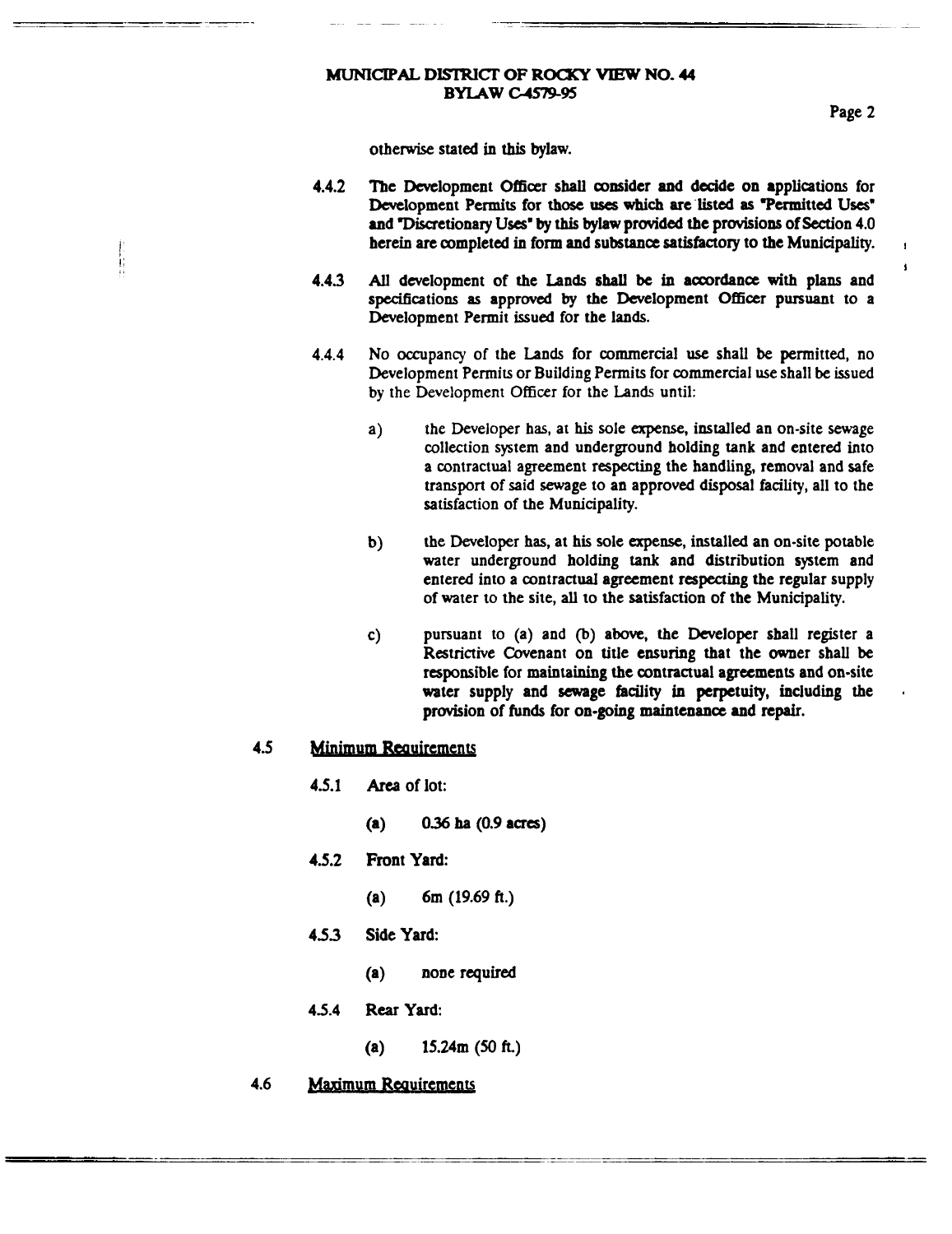### MUNICIPAL DISTRICT OF ROCKY VIEW NO. 44 BYLAW C-4579-95

**Page 3** 

I: Ii *I* 

- **4.6.1** Height of **Buildings:** 
	- **(a) principal buildings: 9m** *(29.5* feet)
- **4.6.2** Height shall **be** measured **from the** average **elevation of the finished ground level adjoining** the **exterior WBUS** of **a** building **to the** highest point of **a building.**
- **4.6.3 Building** Coverage:
	- **(a) principal and accessory buildings: 25% of** the lot
- **4.6.4 Seating Capacity of Coffee Shop:** *20* **persons**

### 4.7 **Development Standards**

Æ

- **4.7.1** Site **Planning** 
	- (a) **a** Storm Water Management Plan for the entire site shall **be**  prepared **by a qualified** professional at the Developer's sole **expense**  to the satisfaction of the Municipality prior to the approval of any Development Permit. Storm water shall **be** retained on-site where possible.
	- site **grading** and drainage plans for the lot **shall be prepared** to **the**  satisfaction of **the** Municipality **and** approved prior **to any**  development commencing **on** the site. @)
- **4.7.2 Landscaping and Controlled Appearance** 
	- **(a)**  landscaping shall be carried out in accordance with a **Landscaping Plan** approved **by** the Development *CMicer* **and the Design Review**  Committee.
	- @) **dting mature ttees on tbc site** *arc* **to be protected and incoprated into the Lurdseopping Plan.**
	- **(e)**  the Landscaping Plan shall illustrate the location of vegetation, **which is to remain undisturbed and** *my* **new vegetation to be planted Wherever ~Jc, indigenous** tree, **shrub md** plant species shall be used.
	- **all areas of the** lands **not otherwise** utilized for **building, parking, storage, bading and** vehicle **movement shall be landscaped in accordance with** *the* **Landscape Plan and such Lnndscape Plan shall be a andition of a Deveroprnent Permit. (d)**
	- **Landscaping shall include the planting of** *grasses,* **shrubs and trecs and shall be mntinuously maintained, hduding replacement** *of* **any deooased trees, shrubs or** plants **by** the **end** of **the** next **groWing season. (e)**
	- **Irrigation and maintenance shall be detailed** *in the* **Landscape Plan**  and defined in the Development Permit. *(f)*
- **4.7.3 Architectural Control**

**The design,** character **and** appearance of **any buildings, structures or signs proposed to be** erected **or** located **on the** property must **be apprd by** the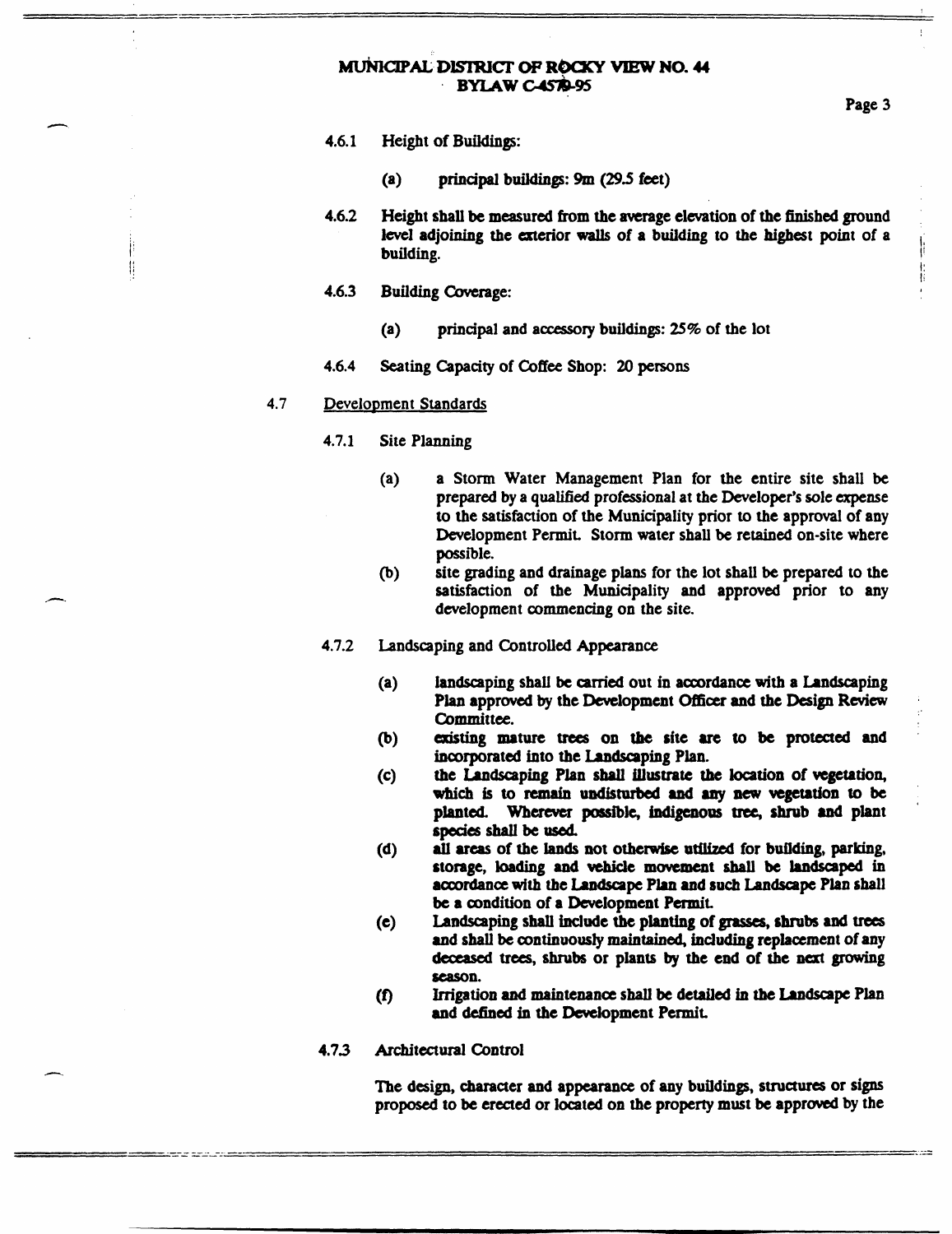### MUNICIPAL **DISTRICT OF ROQCY** VIEW **NO. 44 BYIAWcJs19-95**

**<sup>I</sup>I** 

Page **4** 

 $^{\mathrm{i}}$  .

**P** 

**I.** 

ii **ii**   $\mathfrak{h}$ I

I.

Development **Officer** in consultation **with** the Design **Review** Committee, **having** due regard *to* its *affect* **on** neighbouring developments, general amenities of the area, and **oonfonn** *to* the guidelines referred to herein.

#### **4.8 Refuse** Control

Ii Ij

 $\begin{matrix} \phantom{-} \\ \phantom{-} \end{matrix}$ 

Garbage and waste material on and **around** the **site shall at all times be** stored in weatherproof and animal-proof **containers** which **shall be screened from view from**  all adjacent properties and public thoroughfares.

#### **4.9**  Fire Protection

Fire protestion **measures** shall **be prokided** in accordance with the **Alberta Fire** Code **and included in a Development Permit.** 

#### **4.10 Definitions**

- **4.10.1 Building**  includes **anything** constructed or place on, in, over, or under land but does not include a highway or public roadway.
- **4.10.2** &siDess **means** a portion or **portions** of **a building** where **services** of **a** professional nature are offered for sale, such **as** but not limited to legal, financial and medical **services** for example.
- **4.10.3 Coffee Shop - A building or part of a building set aside for the serving** and/or seating of patrons where **beverages, sandwiches, soups,** pastries and **similar** foods are offered for **sale** and on-site **consumption. Drive-through service** not permitted.
- **4.10.4 Design Review Committee - is the Design Review Committee established by Council** pursuant **to** the **Bngg Creek** Commercial **Core Plan.**
- **4.10.5**  *Devdopa* - **means a person or oorporation who/which** is responsible for **any undertaking** that requires **a Permit or action**  pursuant *to* **this bylaw.**
- **4.10.6 Development** - means:
	- i) an excavation or stockpile and the creation of either of them,
	- *ii)* **a** building or **an** addition **to or replacement** or repair **of** a building **and the construction or** placing **in, on,** Over or under land of **any** of **tbem,**
	- **iii) a** change of *use* of **land** or **a** building or **an** *act* done in relation to land or **a** building that **results** in or **is likely** to result **in a** change **in the** use **of the** land or building, or
	- **h) a change** *in* **the** intensity of use of land **or a** building or **an act** done in relation **to** land or **a** building that results **in** or is likely **to** result in **a** change in **the** intensity of **ust** of **the**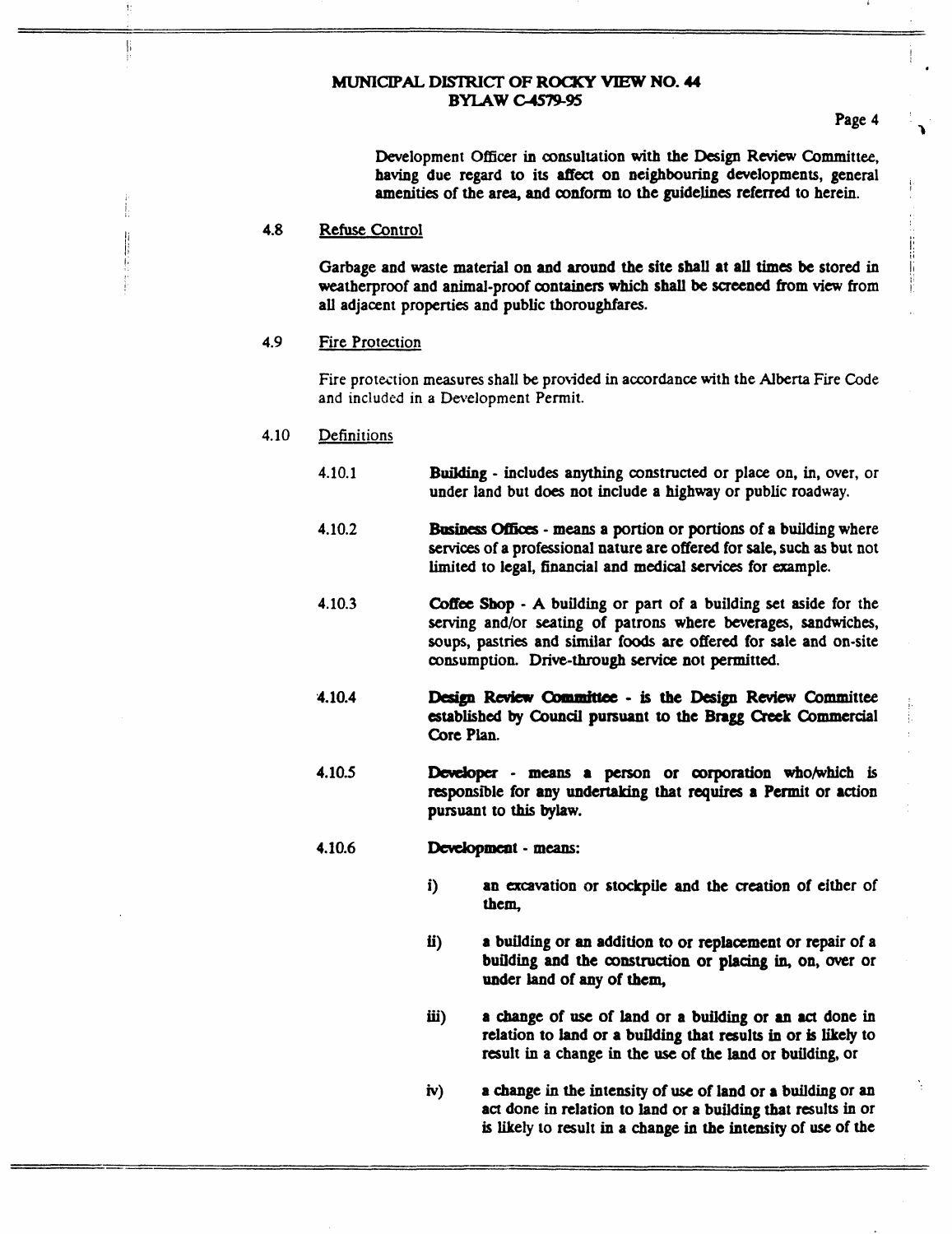### **MUNICIPAL DISTRICT OF ROCKY VIEW NO. 44 BYLAW C-4579-95**

! i '

ji

### **land or building.**

- **4.10.7 Pasod Serviat** *Sbp*  **means a portion or portions of a building where services are offered for sale** *to* **individuals, whicb services may**  include but are not limited to health, beauty and laundry services **4.10.8 Professional Engineer** - is a professional engineer who is a member **in good standing of the Association of Professional Engineers, Geologists, and Geophysicists of Alberta (AP.EG.G.A).**  for example. **4.10.9 Tbe** Lands - **mans the lands as shown on Schedule "A" attached hereto. 4.10.10 Terms not defined above have the same meaning as defined in Section 9.0.0 of Land Use Bylaw C-1725-84.**
- **5.0 implementation**

I !'

**5.1 The Bylaw comes into effect upon the date of its** *third* **reading.** 

**File: 3913046** 

First reading passed in open Council, assembled in the City of Calgary, in the Province of Alberta, this 28th **day of November, 1995, on a motion by Councillor Fullerton.** 

**second reading passed in open Council, assembled in the City of** Calgary, **in the Province of Alberta,** this **19th day of December, 1995, on a motion by Councillor Vincent.** 

**Third reading passed in open Council, assembkd in the City of** *Calgary,* **in the** PIOvinae **of Alberta, thls 19th day of December, 1995, on a motion by Councillor bky.** 

**VE OR DEPUTY REEVE** 

UULLE CHE